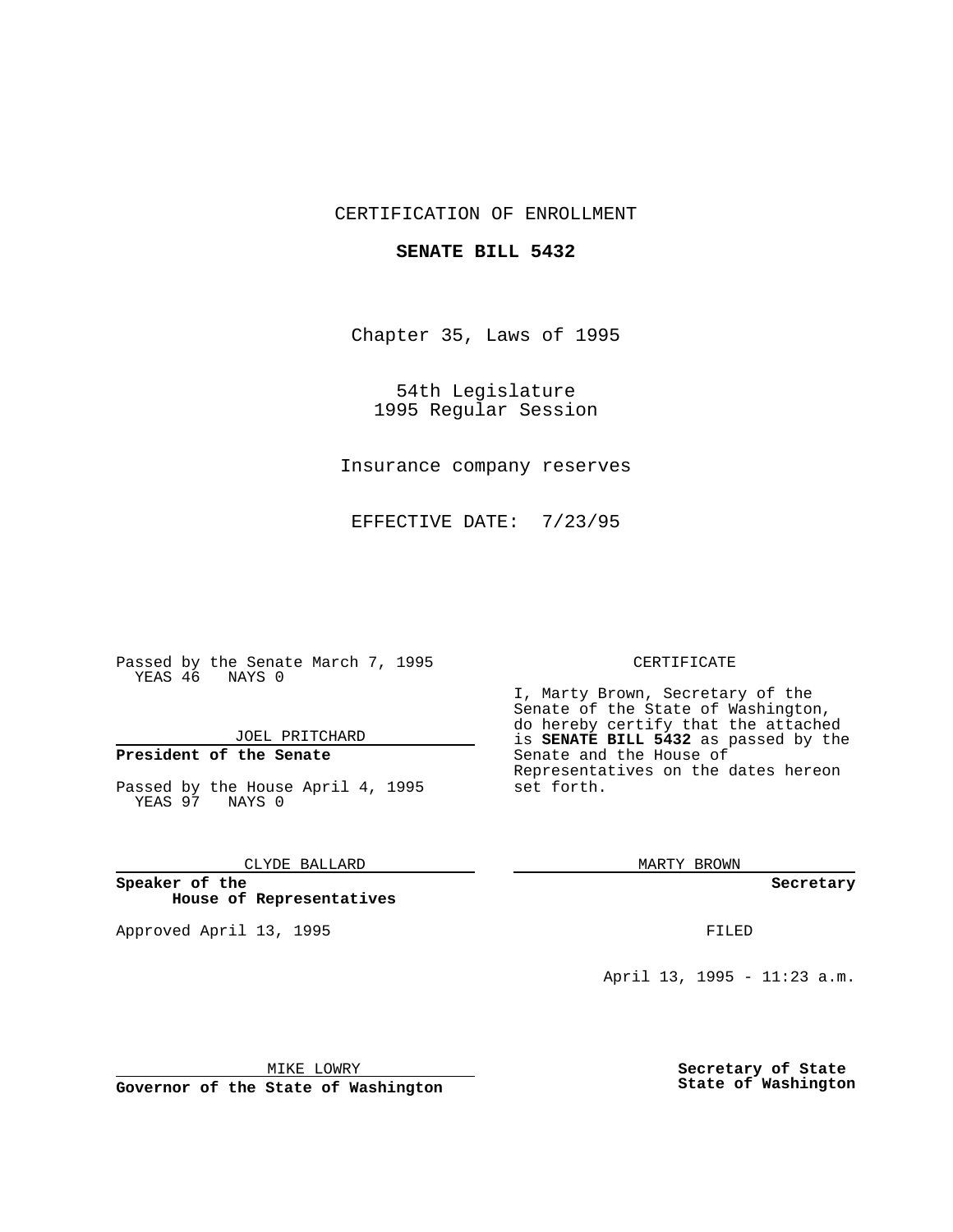# **SENATE BILL 5432** \_\_\_\_\_\_\_\_\_\_\_\_\_\_\_\_\_\_\_\_\_\_\_\_\_\_\_\_\_\_\_\_\_\_\_\_\_\_\_\_\_\_\_\_\_\_\_

\_\_\_\_\_\_\_\_\_\_\_\_\_\_\_\_\_\_\_\_\_\_\_\_\_\_\_\_\_\_\_\_\_\_\_\_\_\_\_\_\_\_\_\_\_\_\_

Passed Legislature - 1995 Regular Session

**State of Washington 54th Legislature 1995 Regular Session**

**By** Senators Prentice and Hale; by request of Insurance Commissioner

Read first time 01/23/95. Referred to Committee on Financial Institutions & Housing.

 AN ACT Relating to unearned premium, loss, and loss expense reserves of insurance companies; and amending RCW 48.12.040, 48.12.090, 48.12.100, 48.12.120, and 48.12.130.

BE IT ENACTED BY THE LEGISLATURE OF THE STATE OF WASHINGTON:

 **Sec. 1.** RCW 48.12.040 and 1973 1st ex.s. c 162 s 2 are each amended to read as follows:

 (1) With reference to insurances against loss or damage to property, except as provided in RCW 48.12.050, and with reference to all general casualty insurances, and surety insurances, every insurer shall maintain an unearned premium reserve on all policies in force.

 (2) The commissioner may require that such reserve shall be equal to the unearned portions of the gross premiums in force after deducting authorized reinsurance, as computed on each respective risk from the policy's date of issue. If the commissioner does not so require, the portions of the gross premiums in force, less authorized reinsurance, to be held as a premium reserve, shall be computed according to the following table: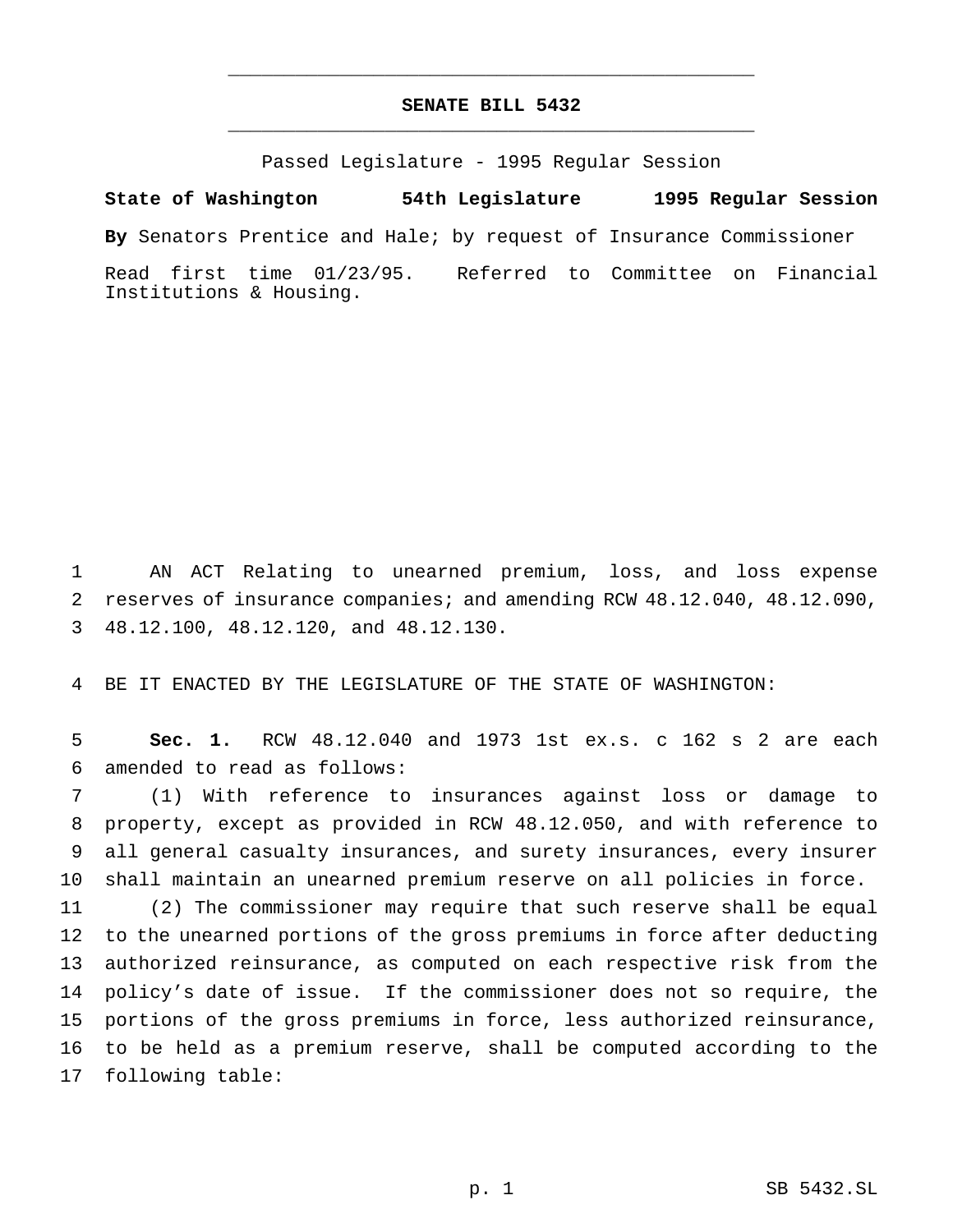| 1  | Term for which policy                                                   | Reserve for      |  |
|----|-------------------------------------------------------------------------|------------------|--|
| 2  | was written                                                             | unearned premium |  |
| 3  | One year, or less                                                       | 1/2              |  |
| 4  | . First year<br>Two years                                               | 3/4              |  |
| 5  | Second year                                                             | 1/4              |  |
| 6  | . First year<br>Three years                                             | 5/6              |  |
| 7  | Second year                                                             | 1/2              |  |
| 8  | Third year                                                              | 1/6              |  |
| 9  | First year<br>Four years                                                | 7/8              |  |
| 10 | Second year                                                             | 5/8              |  |
| 11 | Third year                                                              | 3/8              |  |
| 12 | Fourth year                                                             | 1/8              |  |
| 13 | Five years<br>First year                                                | 9/10             |  |
| 14 | Second year                                                             | 7/10             |  |
| 15 | Third year                                                              | 1/2              |  |
| 16 | Fourth year                                                             | 3/10             |  |
| 17 | Fifth year                                                              | 1/10             |  |
| 18 | Over five years.<br>. . Pro rata                                        |                  |  |
| 19 | (3) In lieu of computation according to such table, all of such         |                  |  |
| 20 | reserves may be computed, at the insurer's option, on a monthly pro     |                  |  |
| 21 | rata basis.                                                             |                  |  |
| 22 | (4) After adopting any one of the methods for computing such            |                  |  |
| 23 | reserve an insurer shall not change methods without the commissioner's  |                  |  |
| 24 | approval.                                                               |                  |  |
| 25 | (5) If, for certain policies, the insurer's exposure to loss is         |                  |  |
| 26 | uneven over the policy term, the commissioner may grant permission to   |                  |  |
| 27 | the insurer to use a different method of calculating the unearned       |                  |  |
| 28 | premium reserve on those certain policies.                              |                  |  |
| 29 | <b>Sec. 2.</b> RCW 48.12.090 and 1947 c 79 s .12.09 are each amended to |                  |  |
| 30 | read as follows:                                                        |                  |  |
| 31 | The reserves for outstanding losses and loss expenses under             |                  |  |
| 32 | policies of personal injury liability insurance and under policies of   |                  |  |
| 33 | employer's liability insurance shall be computed as follows:            |                  |  |
| 34 | (1) ((For all liability suits being defended under policies             |                  |  |
| 35 | written:                                                                |                  |  |
| 36 | (a) Ten years or more prior to the date of determination, one           |                  |  |
| 37 | thousand five hundred dollars for each suit;                            |                  |  |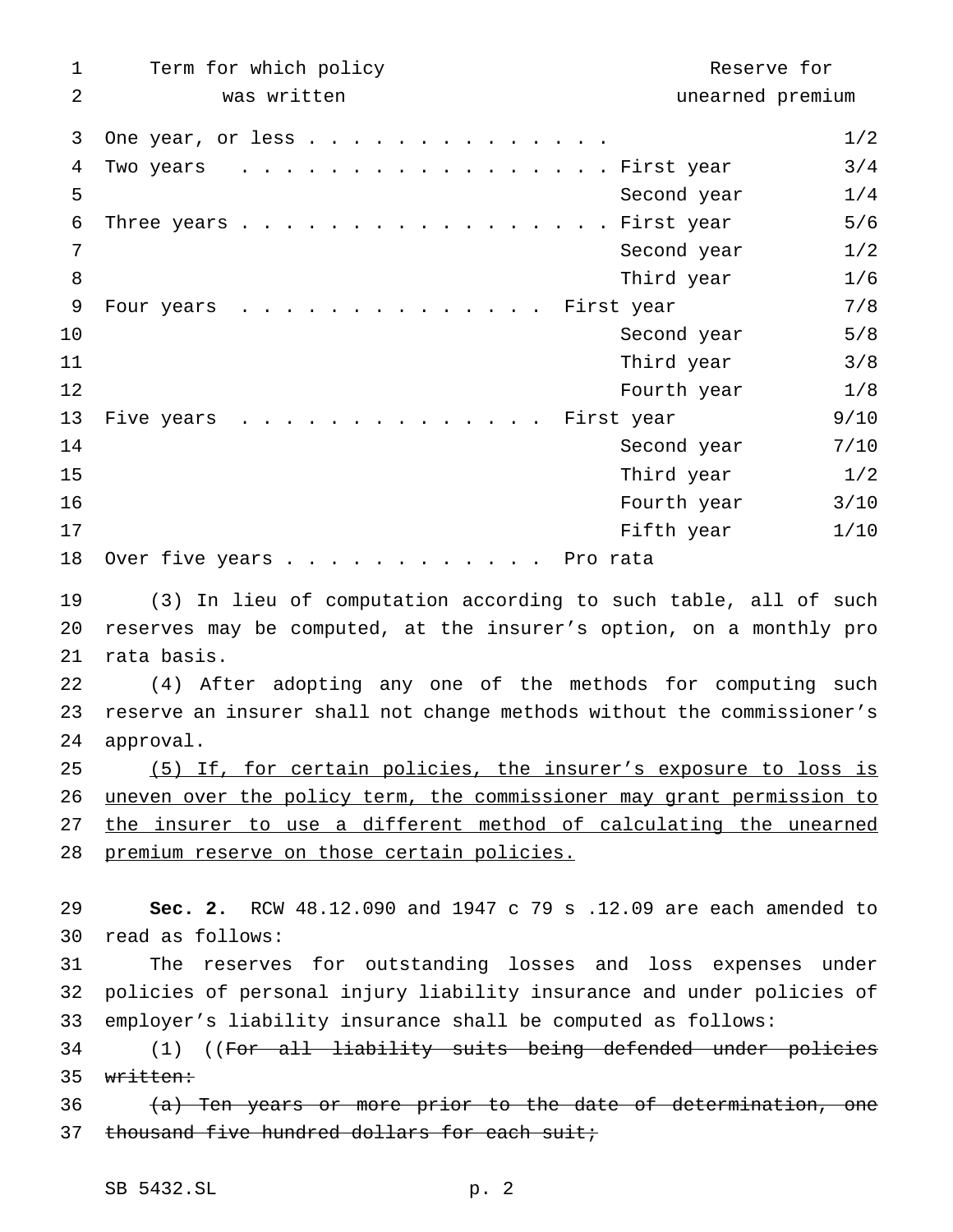1 (b) Five or more and less than ten years prior to the date of 2 determination, one thousand dollars for each suit;

3 (c) Three or more and less than five years prior to the date of 4 determination, eight hundred fifty dollars for each suit.

5 1n any event the total loss and loss expense reserves for all such 6 liability policies written more than three years prior to the date of 7 determination shall not be less than the aggregate of the estimated 8 unpaid losses and loss expenses under such policies computed on an 9 individual case basis.

10 (2) For all liability policies written during the three years 11 immediately preceding the date of determination, such reserves shall be 12 the sum of the reserves for each such year, which shall be sixty 13 percent of the earned premiums on liability policies written during 14 such year less all loss and loss expense payments made under such 15 policies written in such year. In any event such reserves for each of 16 such three years shall be not less than the aggregate of the estimated 17 unpaid losses and loss expenses for claims incurred under liability 18 policies written in the corresponding year computed on an individual 19 case basis.)) The reserves for outstanding losses and loss expenses 20 under policies of personal injury liability insurance and under 21 policies of employer's liability insurance shall be computed in 22 accordance with accepted loss-reserving standards and principles and 23 shall make a reasonable provision for all unpaid loss and loss expense 24 obligations of the insurer under the terms of such policies.

 (2) Reserves under liability policies written during the three years immediately preceding the date of determination shall include any additional reserves required by the annual statement instructions of the national association of insurance commissioners.

29 **Sec. 3.** RCW 48.12.100 and 1947 c 79 s .12.10 are each amended to 30 read as follows:

31 ((<del>(1) All unallocated liability loss expense payments shall be</del> 32 distributed as follows:

33 (a) If made in a given calendar year subsequent to the first four 34 years in which an insurer has been issuing liability policies, thirty-35 five percent shall be charged to the policies written that year, forty 36 percent to the policies written in the preceding year, ten percent to 37 the policies written in the second year preceding, ten percent to the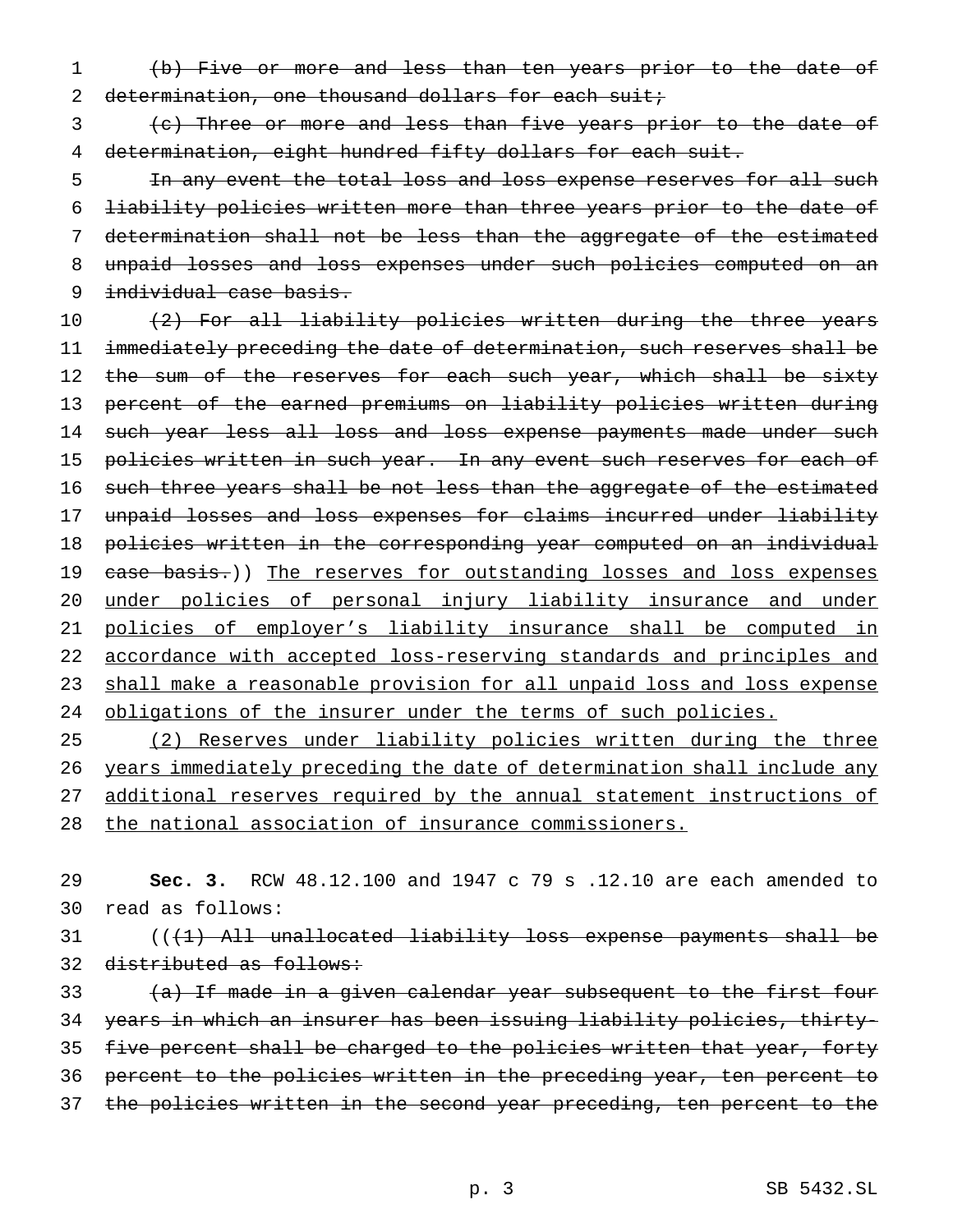1 policies written in the third year preceding and five percent to the 2 policies written in the fourth year preceding.

3 (b) If made in each of the first four calendar years in which an 4 insurer issues liability policies, in the first calendar year one 5 hundred percent shall be charged to the policies written in that year; 6 in the second calendar year fifty percent shall be charged to the 7 policies written in that year and fifty percent to the policies written 8 in the preceding year; in the third calendar year forty percent shall 9 be charged to the policies written in that year, forty percent to the 10 policies written in the preceding year, and twenty percent to the 11 policies written in the second year preceding; and in the fourth 12 calendar year thirty-five percent shall be charged to the policies 13 written in that year, forty percent to the policies written in the 14 preceding year, fifteen percent to the policies written in the second 15 year preceding and ten percent to the policies written in the third 16 year preceding.

17 (2) A schedule showing such distribution shall be included in the 18 annual statement.))

19 Subject to any restrictions contained in the annual statement instructions or accounting practices and procedures manuals of the national association of insurance commissioners, all unallocated liability loss expense payments shall be distributed as follows:

23 (1) All payments associated with particular claims shall be 24 distributed to the year in which the claim was covered; and

25 (2) All other payments shall be distributed by year in a reasonable 26 manner.

27 **Sec. 4.** RCW 48.12.120 and 1987 c 185 s 20 are each amended to read 28 as follows:

29 The loss reserve for workers' compensation insurance shall be as 30 follows:

31 (1) For all compensation claims under policies of compensation 32 insurance written more than three years prior to the date ((as of which 33 the statement is made)) of determination, the loss reserve shall be not 34 less than the present values at four percent interest of the determined 35 and the estimated future payments.

36 (2) For all compensation claims under policies of compensation 37 insurance written in the three years immediately preceding the date 38 ((as of which the statement is made)) of determination, the loss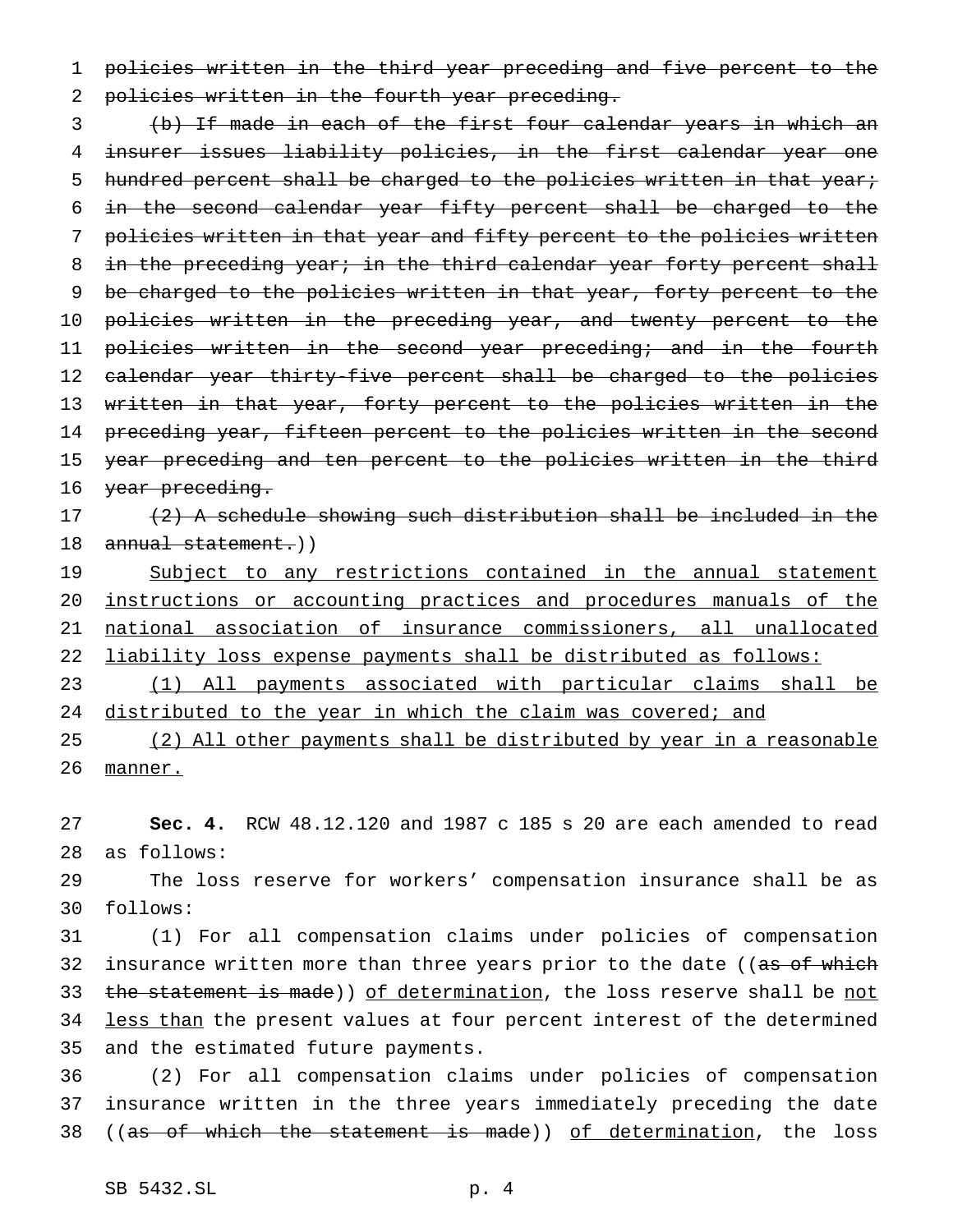1 reserve shall be ((sixty-five percent of the earned compensation 2 premiums of each of such three years, less all loss and loss expense 3 payments made in connection with such claims under policies written in 4 the corresponding years; but in any event such reserve shall be)) not 5 less than the present value at three and one-half percent interest of 6 the determined and the estimated ((unpaid compensation claims under 7 policies written during each of such years)) future payments, and shall 8 include any additional reserves required by the annual statement 9 instructions of the national association of insurance commissioners.

10 **Sec. 5.** RCW 48.12.130 and 1987 c 185 s 21 are each amended to read 11 as follows:

 $12$  (( $\left(1\right)$  All unallocated workers' compensation loss expense payments 13 shall be distributed as follows:

14 (a) If made in a given calendar year subsequent to the first three 15 years in which an insurer has been issuing such compensation policies, 16 forty percent shall be charged to the policies written in that year, 17 forty-five percent to the policies written in the preceding year, ten 18 percent to the policies written in the second year preceding and five 19 percent to the policies written in the third year preceding.

20 (b) If made in each of the first three calendar years in which an 21 insurer issues compensation policies, in the first calendar year one 22 hundred percent shall be charged to the policies written in that year; 23 in the second calendar year fifty percent shall be charged to the 24 policies written in that year, and fifty percent to the policies 25 written in the preceding year; in the third calendar year forty-five 26 percent shall be charged to the policies written in that year, forty-27 five percent to the policies written in the preceding year and ten 28 percent to the policies written in the second year preceding.

29  $(2)$  A schedule showing such distribution shall be included in the 30 annual statement.))

31 Subject to any restrictions contained in the annual statement 32 instructions or accounting practices and procedures manuals of the 33 national association of insurance commissioners, all unallocated 34 workers' compensation loss expense payments shall be distributed as 35 follows:

36 (1) All payments associated with particular claims shall be 37 distributed to the year in which the claim was covered; and